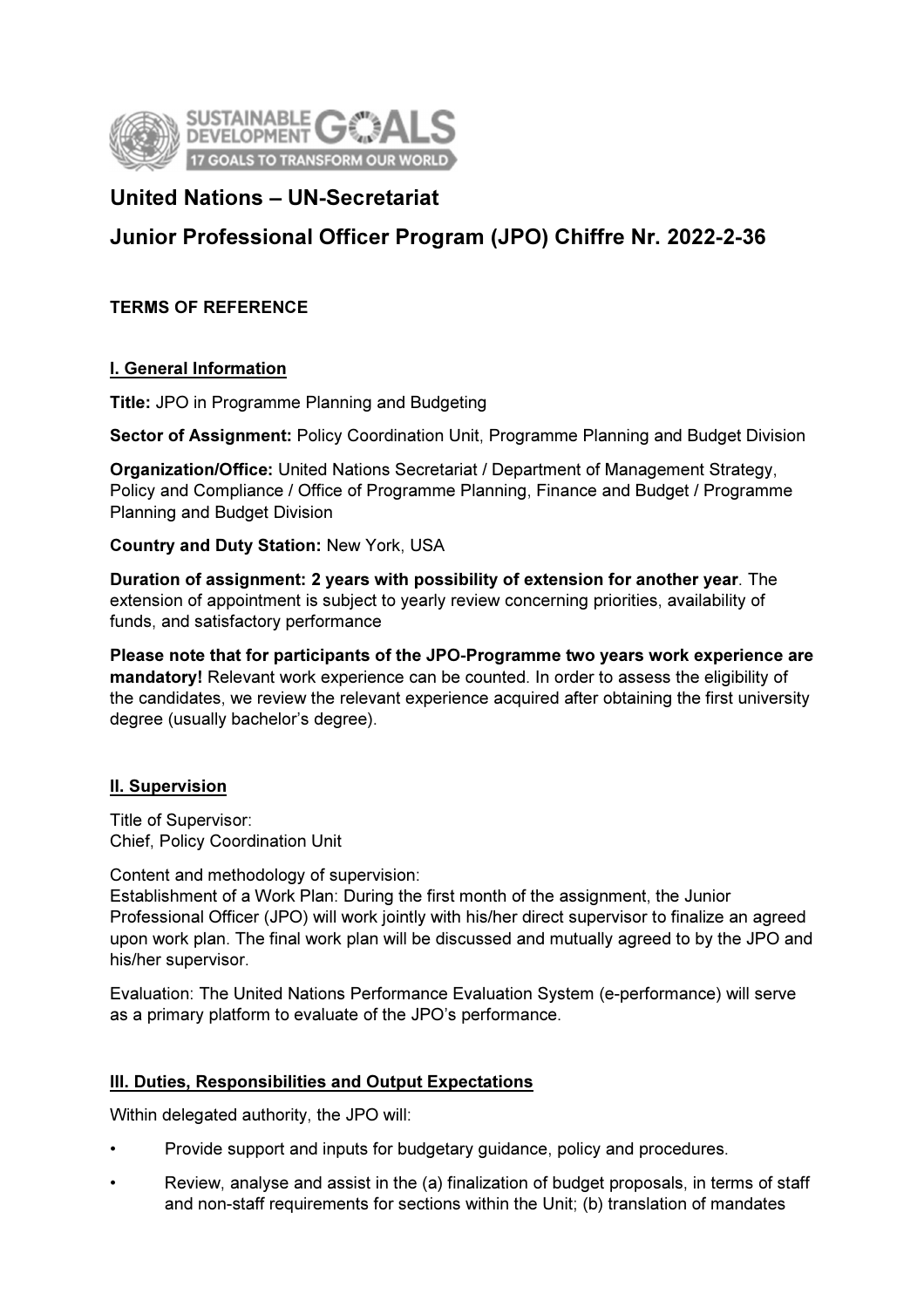into programme plans; (c) preparation of financial performance reports; (d) calculation of budget implications emanating from resolutions from competent intergovernmental bodies; and (e) preparation of revised estimates resulting from changes in rates of exchange and inflation.

- Provide support to relevant intergovernmental and expert bodies in their budget review including drafting of responses and updating central financial information for draft resolutions.
- BUDGET ADMINISTRATION, including issuance of allotments, monitoring of expenditures and preparation of Business Intelligent reports related to finance and budget as well as various aspects of the financial performance reports.
- Undertake research and contribute to change initiatives including new proposals to simplify the re-costing practice of the regular budget, new budgetary policies and procedures, automation of processes, and enhancement of budget systems used for budgeting.
- Prepare guidelines, presentations, and briefing material on newly proposed approaches, policies, processes and procedures, to be used in communication with the Division, senior management and support to client offices

### IV. Qualifications and Experience

### Education:

Master's degree in business administration, economics, information systems, statistics or finance.

#### Work experience:

At least 2 years of progressively responsible experience in finance, administration, budget, business administration or related area.

#### Languages:

Fluency in English (written and oral) is required. Knowledge of another UN official language is an advantage.

### Other skills:

Solid computer skills, including proficiency in use of Microsoft Word, Excel, Powerpoint. Knowledge of finance modules of internationally recognized enterprise resource planning software (ERP) such as Oracle, SAP is desirable.

#### UN competencies:

PROFESSIONALISM - Proven conceptual, analytical and evaluative skills and ability to conduct independent research and analysis, identifying issues, formulating options and making conclusions and recommendations; a complete, in-depth grasp of financial principles and practices; proven ability to work under pressure and produce output that is accurate and of high quality; is conscientious and efficient in meeting commitments, observing deadlines and achieving results. Ability to review and draft comprehensive, clear and concise reports and correspondence on budgetary and programmatic matters. Keeps people informed of progress and setbacks. Solid computer skills.

PLANNING AND ORGANIZING - Develops clear goals that are consistent with agreed strategies; identifies priority activities and assignments; adjusts priorities as required;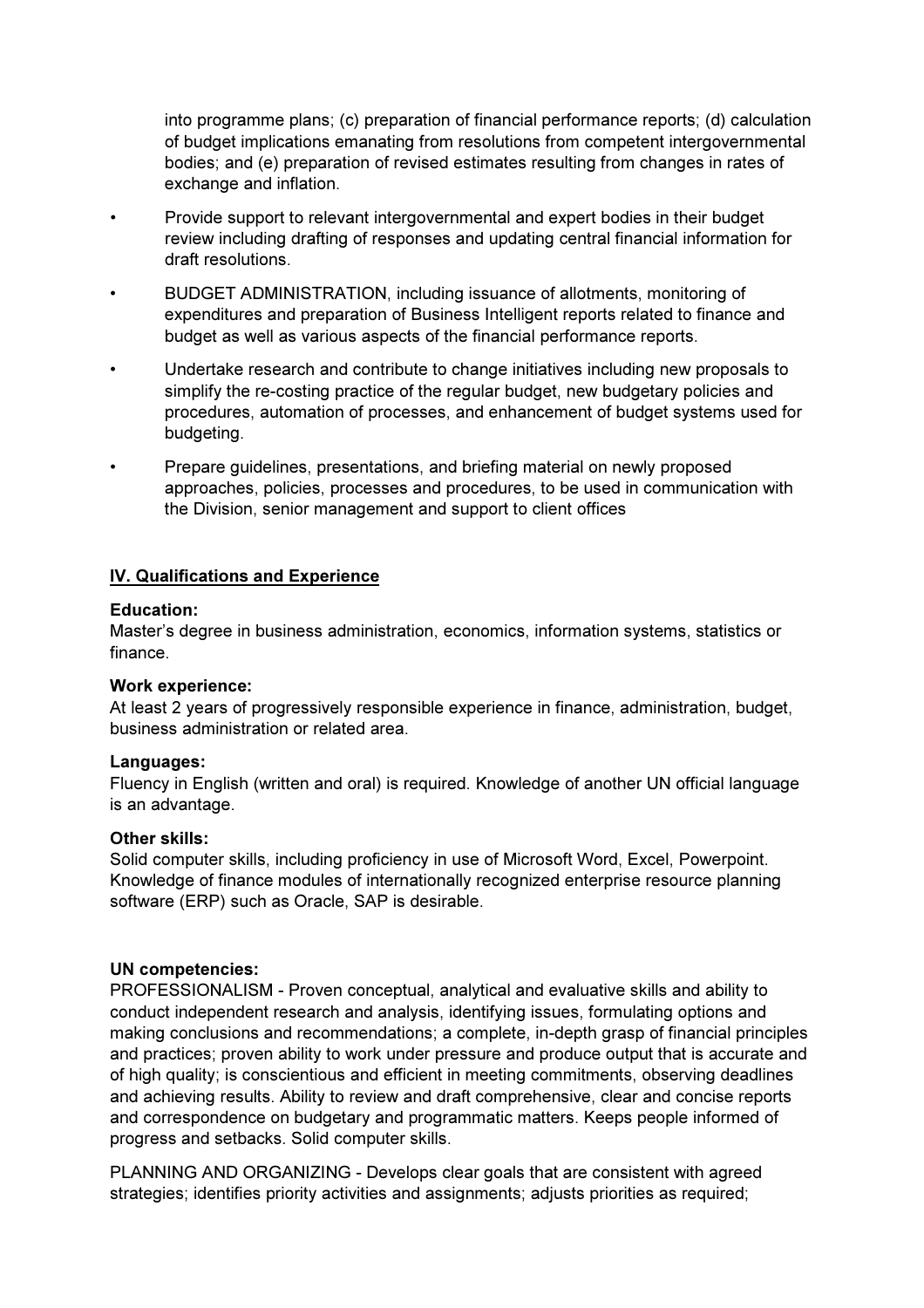allocates appropriate amount of time and resources for completing work; foresees risks and allows for contingencies when planning; monitors and adjusts plans and actions as necessary; uses time efficiently.

TEAMWORK – Works collaboratively with colleagues to achieve organizational goals; solicits input by genuinely valuing others' ideas and expertise; is willing to learn from others; places team agenda before personal agenda; builds consensus for task purpose and direction with team members; supports and acts in accordance with final group decisions, even when such decisions may not entirely reflect own position; shares credit for team accomplishments and accepts joint responsibility for team shortcomings.

# Workforce Diversity

The United Nations believes that an inclusive culture attracts the best talent and encourages all qualified applicants, regardless of gender, disability, sexual orientation, cultural or religious backgrounds, to apply.

# V. Learning Elements

On completion of the assignment, the JPO will be able to:

- Understand the programme budget cycle of the United Nations;
- Understand the mandates entrusted to the Organization and is able to translate them into programme budgets;
- Extract data from information systems and identify trends and deviations;
- Draft UN Budget and performance reports, programme plans, statements of programme budget implications, financing resolutions, and responses to the legislative committees on various financial issues;
- Draft policies on financial and budgetary matters;
- Summarize information that is complex in a simple, accessible, succinct and attractive manner;
- Prepare and deliver presentations on various financial/budgetary issues including on, policy matters, newly proposed approaches, policies, processes and procedures, operating procedures etc;
- Review, analyse and issue allotments;
- Understand the process of adjusting budgetary resources based on revised cost parameters (e.g. exchange rates, inflation, standard costs, vacancy rates of positions).

# VI. Background Information

- OPPFB is headed by a Controller and is comprised of 3 Divisions: the Programme Planning and Budget Division (PPBD); the Field Operations Financing Division (FOFD); and the Finance Division.
- The JPO will work in the Programme Planning and Budget Division (PPBD) within OPPFB.